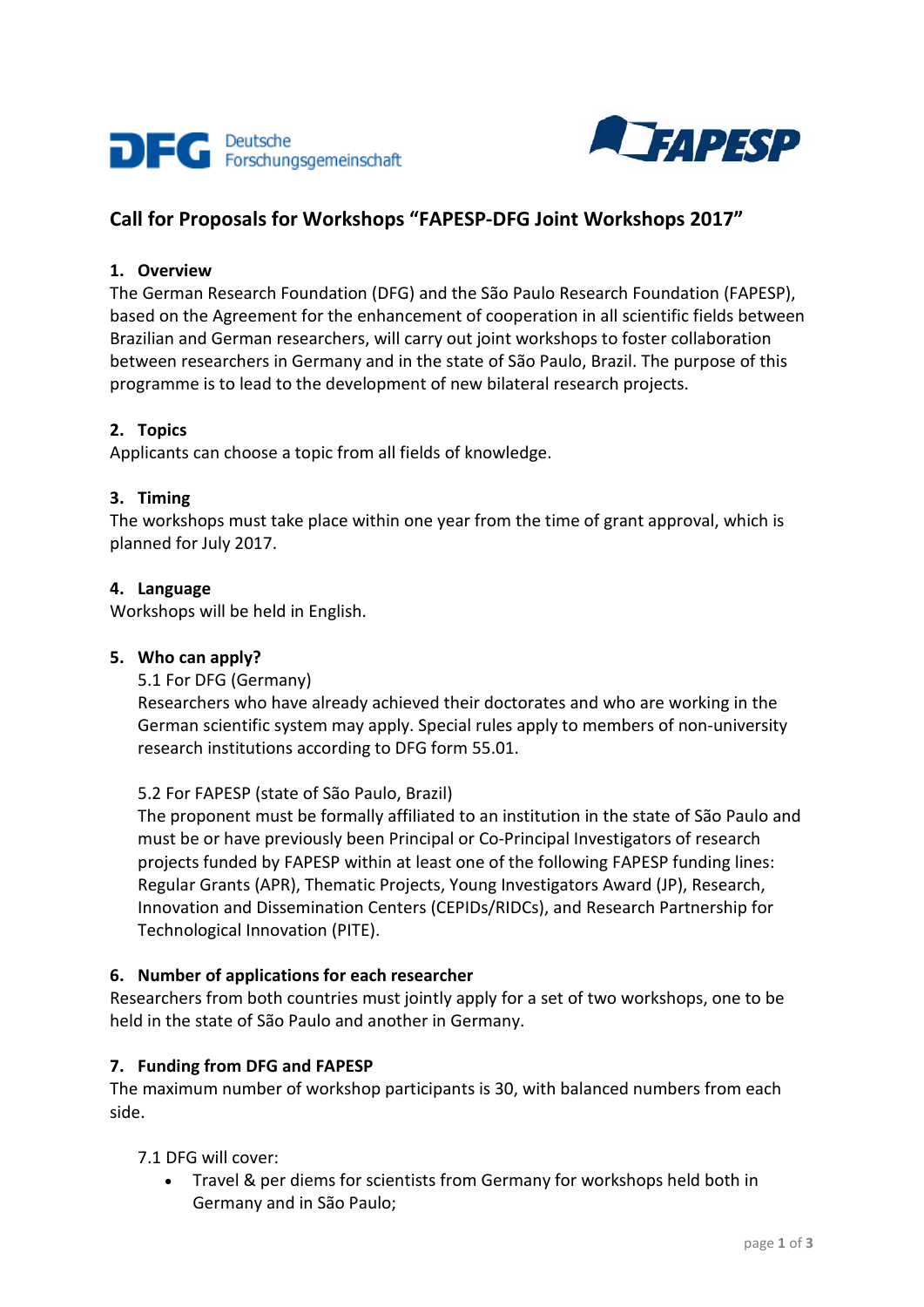• Additional costs for the workshops held in Germany.

7.2 FAPESP will cover the following costs according to FAPESP's guidelines of the ["Auxílio](http://www.fapesp.br/156)  [Organização de Reunião Científica"](http://www.fapesp.br/156) funding scheme as described at [http://www.fapesp.br/156:](http://www.fapesp.br/156)

- Travel & per diems for scientists from the state of São Paulo for workshops held both in Germany and São Paulo;
- Additional costs for the workshops held in São Paulo must follow the above mentioned funding scheme regulations; those costs not fundable from FAPESP should be outsourced, including from the host Institution in São Paulo.

**Please note that at DFG, no special funds are provided for this call and proposals must succeed on the strengths of their intellectual merit and teams in comparison with other proposals.**

### **8. Application schedule**

Applicants must submit their proposals by **24th February 2017** to FAPESP and DFG. The German applicants have to submit their proposals to DFG and the candidates from the state of São Paulo to FAPESP. After a peer review is held in each country, DFG and FAPESP will jointly decide which workshops will be financed. Applicants will receive the selection results approximately by June 2017.

### **9. Additional Guidelines**

9.1 Applicants on the German side should follow the guidelines for Grants to Support the Initiation of International Collaboration (DFG form 1.813)

[http://www.dfg.de/en/research\\_funding/programmes/international\\_cooperation/initiati](http://www.dfg.de/en/research_funding/programmes/international_cooperation/initiation_international_collaboration/in_brief/index.html) on international collaboration/in brief/index.html

The proposals must also adhere to the specific requirements described in this Call for Proposals.

9.2 Applicants from São Paulo should follow the guidelines for FAPESP's Organization of Scientific Meeting funding scheme ("*Auxílio à Pesquisa - Organização de Reunião Científica e/ou Tecnológica*" - [www.fapesp.br/156\)](http://www.fapesp.br/156).

The proposals must also adhere to the specific requirements described in this Call for Proposals and be submitted according to item 10.2 below.

### **10. Submission of proposals**

# **The kernel of the proposed activity must be the same on both sides and jointly designed by both proponent researchers.**

### 10.1 To DFG (Germany)

The joint proposal shall be submitted by the German partner via the electronic submission portal at DFG, *elan.* After the log-in, please use the respective link "Initiation of International Collaboration" in the Proposal Forms column (proposal submission > new project > special programmes for International Cooperation > Initiation of International Collaboration). Please, select as the relevant Call: **FAPESP-DFG Joint Workshops 2017.** The DFG's elan system can be found at: [https://elan.dfg.de](https://elan.dfg.de/)